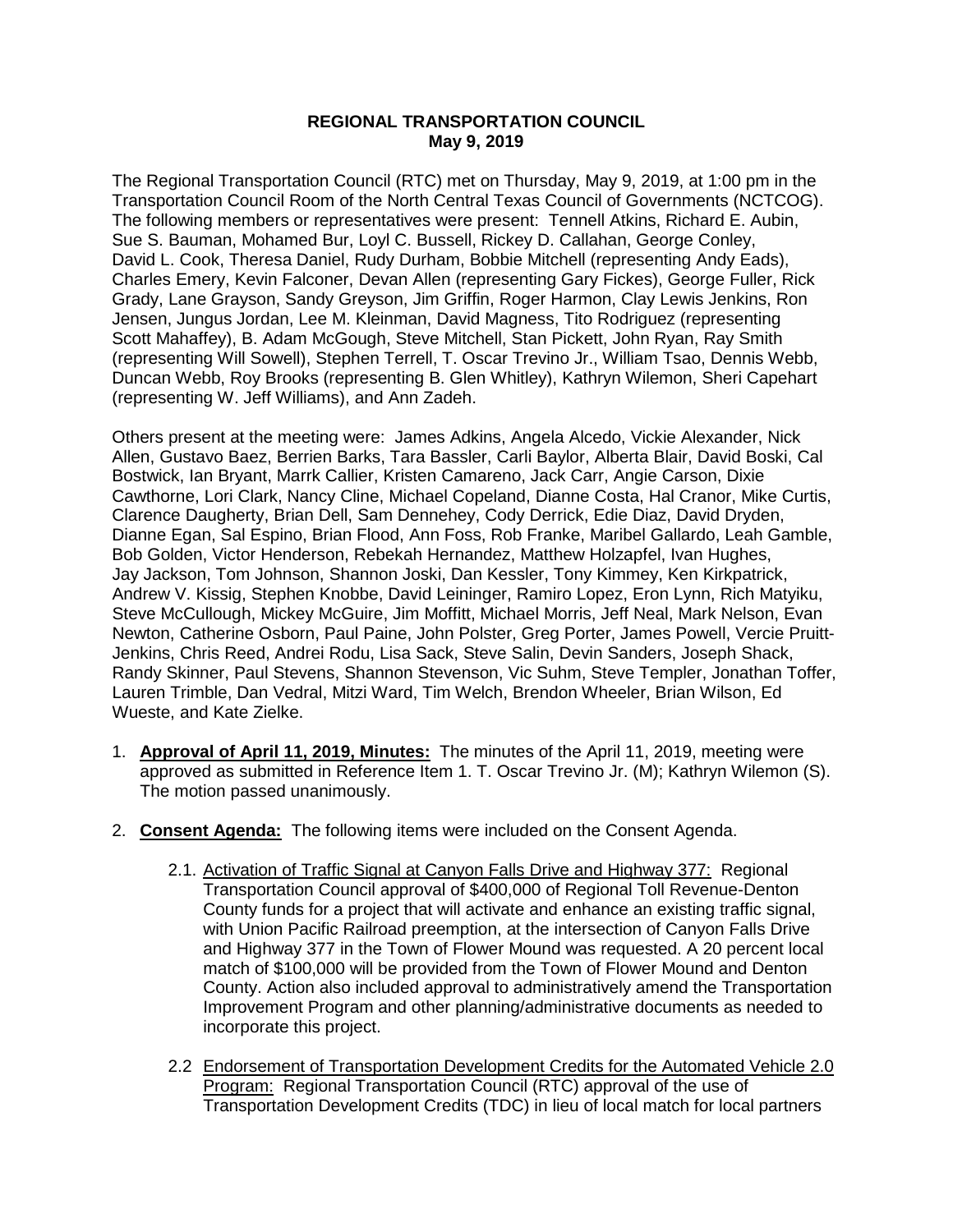participating in the Automated Vehicle 2.0 Program was requested. Allowing use of TDCs in lieu of cash contributions by local communities advances RTC Policy P18-01 adopted October 11, 2018.

A motion was made to approve the items on the Consent Agenda. T. Oscar Trevino Jr. (M); Jim Griffin (S). The motion passed unanimously.

- 3. **Orientation to Agenda/Director of Transportation Report:** Michael Morris reviewed items included in the Director of Transportation report. Regional Transportation Council (RTC) Nominating Subcommittee appointments were announced: Chair Theresa Daniel, Vice Chair Ann Zadeh, David L. Cook, Lee M. Kleinman, Scott Mahaffey, Stan Pickett, and Stephen Terrell. The slate of officers for the 2019-2020 term will be recommended at the June 13, 2019, meeting. Mr. Morris noted that Kathryn Wilemon would be concluding her service on the RTC and recognized at a future meeting. In addition, he recognized Rob Franke, Mayor, City of Cedar Hill for his years of service on the RTC. Mr. Morris discussed upcoming renovations to the first floor of the North Central Texas Council of Governments offices. As a result of the renovations, the August 8 RTC meeting will be cancelled, and the September 12 meeting will be held at the Irving Transportation Investment Summit. He noted that a list of the Metropolitan Planning Organization Milestone Policy projects that were granted an extension last fall was provided in Electronic Item 3.1.1. Additional details were provided in Electronic Item 3.1.2. All projects are scheduled to be let by the deadline. The current high-occupancy vehicle subsidy report was provided in Electronic Item 3.2. In addition, Electronic Item 3.3 contained the latest east/west equity funding percentages for the region. A status report on the current ozone season was provided in Electronic Item 3.4, and Volkswagen Settlement information was provided in Electronic Item 3.5. A summary of voluntary local transportation strategies in the Dallas-Fort Worth region was submitted to the Texas Commission on Environmental Quality (TCEQ). A copy of the submittal was provided in Electronic Item 3.6. Clean Air Action Day is scheduled for June 21, 2019, and a reminder postcard was distributed at the meeting. Current air quality funding opportunities for vehicles were provided at [www.nctcog.org/trans/quality/air/funding-and-resources/fundingvehicle,](http://www.nctcog.org/trans/quality/air/funding-and-resources/fundingvehicle) and current Dallas-Fort Worth Clean Cities events were provided at [www.dfwcleancities.org/](http://www.dfwcleancities.org/dfw-clean-cities-meetings) [dfw-clean-cities-meetings.](http://www.dfwcleancities.org/dfw-clean-cities-meetings) April public meeting minutes were included in Electronic Item 3.7, and Electronic Item 3.8 contained the May public meeting notice. In addition, the Public Comments Report was provided in Electronic Item 3.9, recent correspondence in Electronic Item 3.10, recent news articles in Electronic Item 3.11, and recent press releases in Electronic Item 3.12. Transportation partner progress reports were distributed at the meeting. Clay Lewis Jenkins asked the status of the Volkswagen Settlement. Mr. Morris noted that the TCEQ will hold an application workshop on May 16 for the first increment of a multi-year call for projects. Staff will continue to provide updates as information is released by the TCEQ.
- 4. **Title VI Program 2019 Update:** Ken Kirkpatrick presented proposed updates for the Title VI Program 2019 Update. As a recipient of federal funds, the North Central Texas Council of Governments (NCTCOG) must comply with Title VI of the Civil Rights Act of 1964 that prohibits discrimination related to the implementation and access to federal programs. The program is required to be updated every three years, with the current update due to the Federal Transit Administration on June 1. NCTCOG nondiscrimination efforts and content required for inclusion in the Title VI Program were provided in Electronic Item 4.1. A draft resolution approving the Title VI Program 2019 Update was provided in Reference Item 4.2. Included in the requirements is how subrecipients are monitored for compliance with Title VI and other federal requirements. Mr. Kirkpatrick noted that the current update is primarily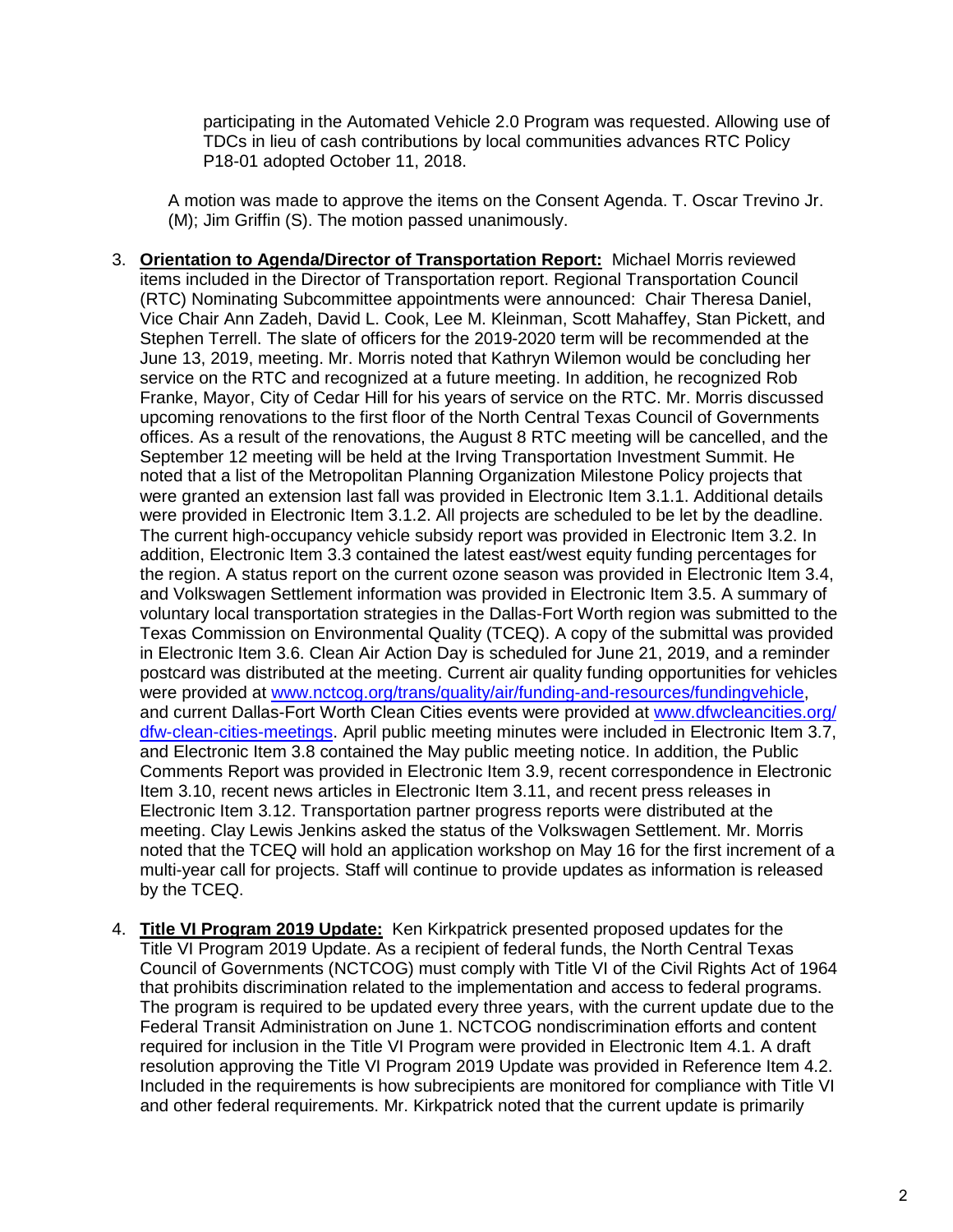administrative and includes updated complaint procedures, which have also been translated into Spanish. As a component of the Public Participation Plan, the Complaint Procedures will also be updated in the Public Participation Plan. A timeline for the effort was reviewed. Mr. Kirkpatrick noted that during the 45-day comment period, no negative comments were received and that the Surface Transportation Technical Committee has recommended the Title VI Program 2019 Update for Regional Transportation Council approval. Pending NCTCOG Executive Board approval, the Title VI Program 2019 Update will be submitted to the Federal Transit Administration by June 1. Theresa Daniel asked if the performance measures discussed in the document could be viewed and if the trend was positive. Mr. Kirkpatrick noted that as part of the update, NCTCOG is requested to include updated demographic data as well as how State and federal funds are applied in different geographic areas of the region to ensure efforts are nondiscriminatory. He added that the reports are favorable and there are no concerns. He added that a draft of the North Central Texas Council of Governments Title VI Program 2019 Update was provided at [www.nctcog.org/nctcg/media/Transportation/DocsMaps/Involve/Justice/Title-VI-Program-](http://www.nctcog.org/nctcg/media/Transportation/DocsMaps/Involve/Justice/Title-VI-Program-2019_draftforACTION.pdf)[2019\\_draftforACTION.pdf.](http://www.nctcog.org/nctcg/media/Transportation/DocsMaps/Involve/Justice/Title-VI-Program-2019_draftforACTION.pdf) In addition, a draft of the Public Participation Plan for the Dallas-Fort Worth Metropolitan Area was provided at [www.nctcog.org/nctcg/media/Transportation/](http://www.nctcog.org/nctcg/media/Transportation/DocsMaps/Involve/InputMeetings/2019/02/PPP_Title-VI.pdf) [DocsMaps/Involve/InputMeetings/2019/02/PPP\\_Title-VI.pdf.](http://www.nctcog.org/nctcg/media/Transportation/DocsMaps/Involve/InputMeetings/2019/02/PPP_Title-VI.pdf) A motion was made to approve the Title VI Program 2019 Update and the corresponding changes to the Public Participation Plan. Bobbie Mitchell (M); Charles Emery (S). The motion passed unanimously.

5. **2020 Unified Transportation Program and Regional 10-Year Plan Update:** Michael Morris presented information on the 2020 Unified Transportation Program (UTP) and efforts to update the Regional 10-Year Plan. He discussed ongoing coordination with the Texas Department of Transportation (TxDOT) in Austin and local TxDOT districts on the funding of projects contained in the Regional 10-Year Plan. North Central Texas Council of Governments (NCTCOG) staff's focus is to maximize discretionary funds from the Texas Transportation Commission (TTC) that come to the region. An overview was provided of the current partnership with the TTC in which the Regional Transportation Council (RTC) funds projects such as Farm to Market roads, tolled facilities, and capital maintenance with the TTC and local TxDOT districts selecting funding for more straightforward, traditional freeway projects. Based on feedback received in recent meetings, the preferred partnership method between the RTC and TTC may be different, with funding partnerships preferred at a 50 percent TTC/50 percent RTC commitment. NCTCOG staff have shifted funding allocations to projects in the Regional 10-Year Plan to demonstrate its commitment to the TTC's new proposed partnership method. He noted that Electronic Item 5.1 contained the proposed list of projects and he provided an overview of the changes. Staff recommended switching funds for: 1) Collin County North/South roadways; reduce Category 2 funds by \$50 million and increase the Category 12 request by \$50 million, 2) IH 30 in Rockwall County; increase Category 2 funds by \$100 million and reduce the amount of Category 12 funds being requested by \$100 million, 3) Southeast Connector in Tarrant County; increase Category 2 funds by \$170 million and request to reduce Category 12 by \$170 million. Staff also recommended the deletion of the following projects, for now, due to lack of detail: 1) IH 35E-Lower Stemmons in Dallas County; remove the request for \$900 million of Category 12, 2) Greenbelt/Regional Outer Loop at FM 428 in Denton County; remove \$50 million of Category 2 funds, and 3) IH 30 in Tarrant County; remove \$170 million of Category 2 funds. Mr. Morris also discussed one recommended addition, IH 35 in Denton County. Staff recommended the addition of approximately \$62 million of Category 12 funds and the regrouping of projects on this corridor in order to demonstrate the appropriate commitment to a system of improvements. Mr. Morris reviewed staff efforts, which were also provided in Electronic Item 5.2. He noted that the Regional 10-Year Plan primarily includes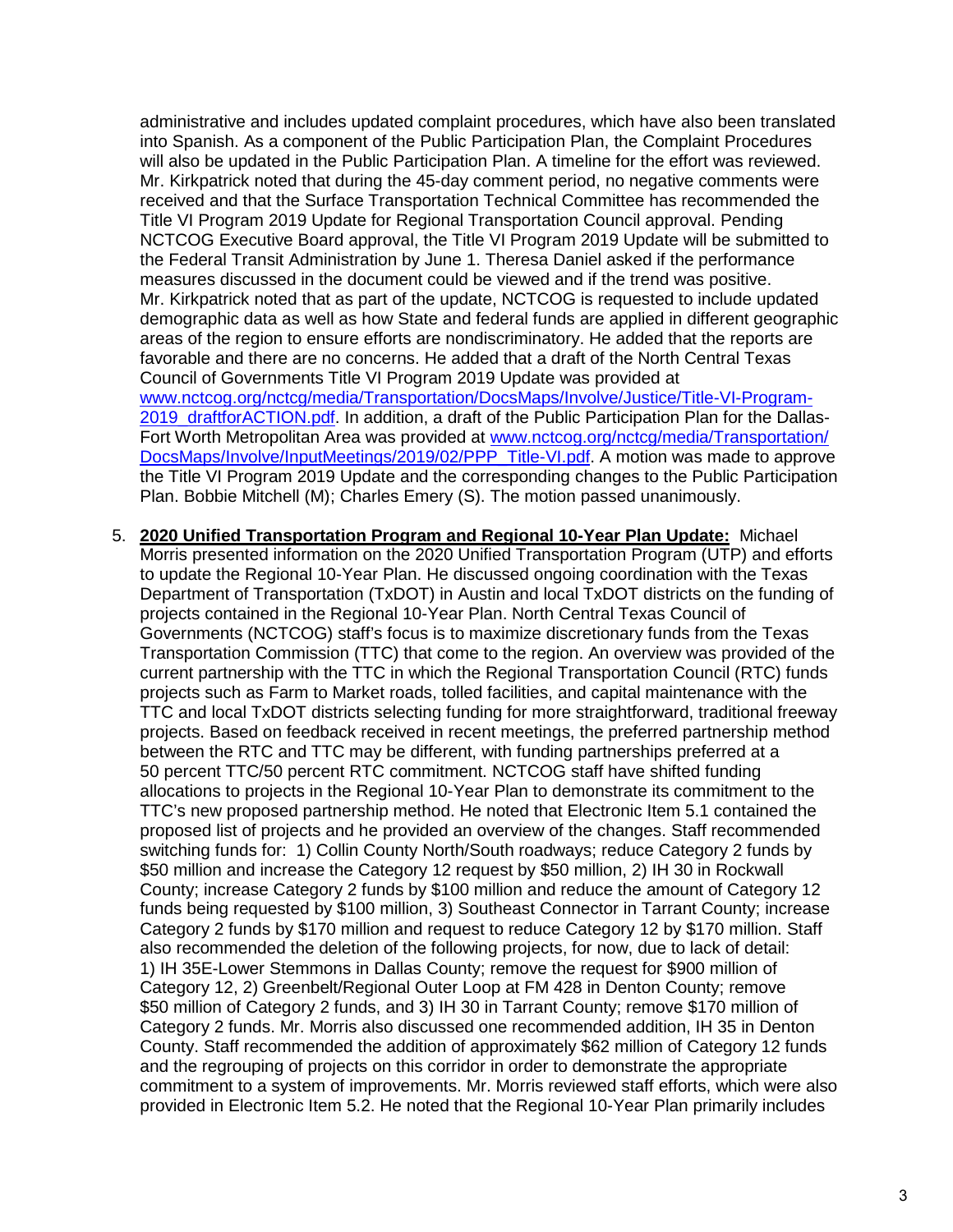Category 2 (MPO selected), Category 4 (TxDOT district selected), and Category 12 (TTC selected) funds. The original Regional 10-Year Plan was approved by the RTC in December and has since been through two updates. Projects proposed for the current Regional 10-Year Plan update were classified into five groups: 1) projects approved by the Regional Transportation Council (RTC) that have also been approved in the UTP, 2A) projects approved by the RTC that have not been approved in the UTP, 2B) projects that are being proposed for the first time for RTC approval, 3) proposed projects that need funding to advance preconstruction activities such as right-of-way acquisition, and 4) projects proposed to be removed from the 10-year Plan project list, funded with other sources, or are future candidates for funding. He also discussed the requirement for projects to be scored and noted that details were provided in Electronic Item 5.3. Regarding the corridor preservation program, he discussed the importance of right-of-way acquisition to TxDOT and that staff has updated funding allocations for these activities in the Regional 10-Year Plan as requested by TxDOT Austin. A timeline for the effort was reviewed. He noted that upon RTC approval of the item, a letter from the RTC Chair will be transmitted to the TTC regarding the RTC's desire to partner with the TTC on Category 12 projects. He added that if ongoing negotiations necessitate additional changes, those changes will be brought back to the RTC for approval. Rickey D. Callahan asked if there was a timeline for future funding of Lower Stemmons. Mr. Morris noted current studies with the City of Dallas regarding US 175 to help relieve congestion on IH 45 and IH 30. He noted that discussions are ongoing with the City of Dallas and that staff stands ready to come back to the RTC with a proposal to move forward. He added that the focus has been on IH 30 and that once efforts on IH 30 have concluded, focus can then be placed back on the IH 35E/Lower Stemmons project. Charles Emery discussed Loop 9 north of US 380 in Collin County and asked why the same term is not used for the corridor in Denton County. Mr. Morris noted that in Denton County the old Loop 9 corridor was referred to as the Outer Loop. The Outer Loop corridor comes across north of US 380 to the Outer Loop in Collin County. He noted that he believed the term Loop 9 is used for the frontage road system in the southern section of Dallas County. Mr. Callahan asked if Loop 9 is simply a placeholder name for the corridor. Mr. Morris noted that the name of the corridor would be left to the advocates. He added that the focus is on right-of-way preservation to build the corridor between IH 45 on the east and IH 35E on the west to help increase the number of high-paying jobs in the area. A motion was made to approve the proposed 2019 Regional 10-Year Plan project listing provided in Electronic Item 5.1. Action also included approval to administratively amend the 2019- 2022 Transportation Improvement Program/Statewide Transportation Improvement Program and other planning/administrative documents to incorporate the changes. In addition, action included creating partnerships initiated by the Texas Transportation Commission on Category 12 projects and, if necessary, bringing back the resulting changes to the Regional Transportation Council for approval. Kathryn Wilemon (M); Theresa Daniel (S). The motion passed unanimously.

6. **Legislative Update:** Rebekah Hernandez provided an update on federal legislative items. She noted that Democratic Congressional leaders have met with the President on a possible infrastructure bill. The two sides agreed to work towards a \$2 trillion bill. However, there is no agreement on the funding mechanisms. In the past, President Trump stated that the he supports a gas tax, but Senate Minority Leader Schumer announced that a gas tax would not be supported unless parts of the 2017 income tax cuts are rolled back. This statement is considered a nonstarter because it is in conflict with one of the President's signature legislative accomplishments. A follow-up meeting has been announced and is expected later in May. In addition, she noted that the President is expected to propose a funding plan. Financing was the term used, which suggests public-private partnership may be part of the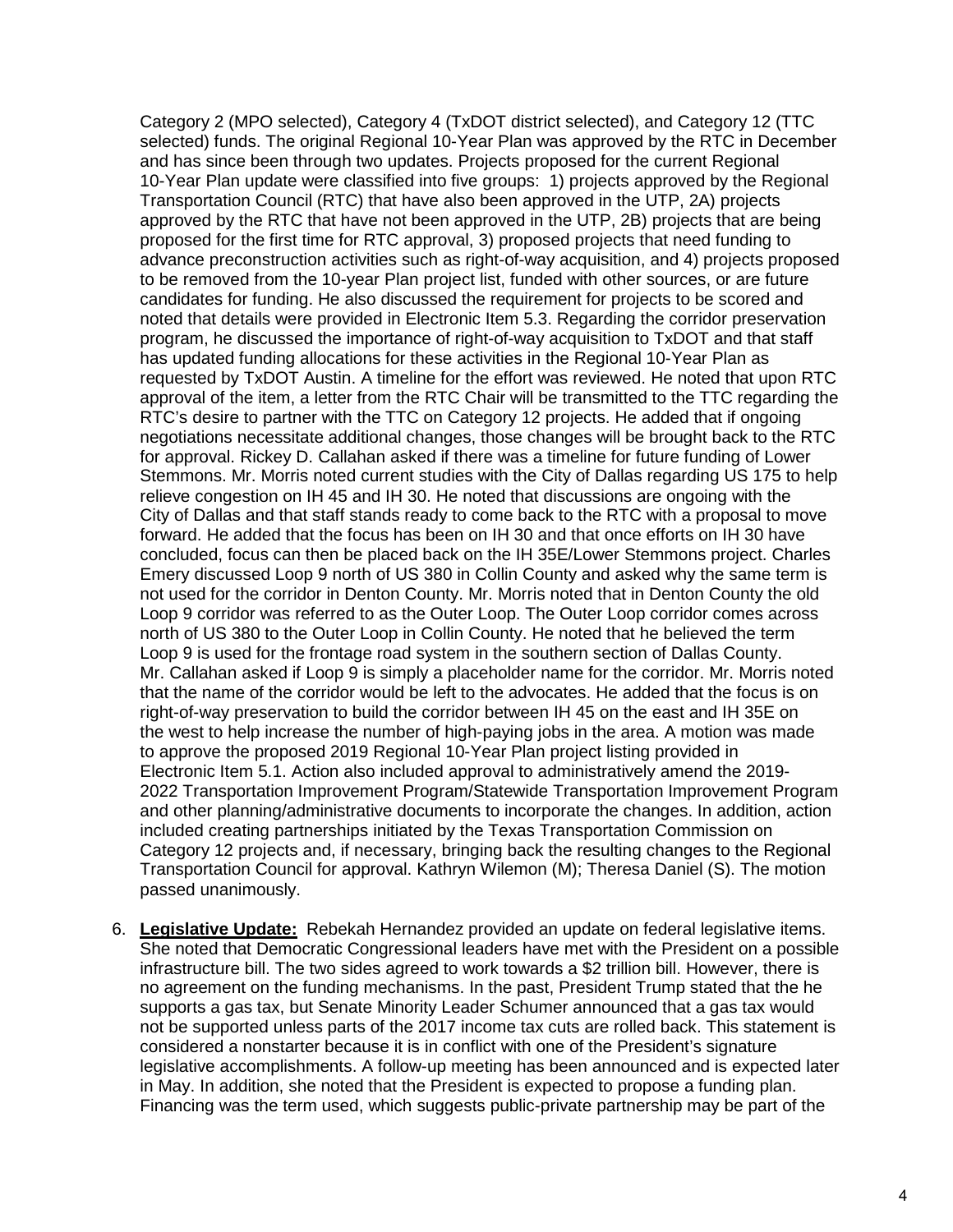infrastructure bill. Ms. Hernandez also provided an update on the Texas Legislature, of which only 18 days remain of the regular session. Most of the recent action has been related to the State budget, property tax, and school finance reform. All have passed both chambers with different versions and are in conference committee. Shortly after the April RTC meeting, conferees were announced to work out the differences in the budget bills. Conferees will next release a Conference Committee report, which must be adopted by the full chambers of the House and the Senate. No other changes can be made to the recommendations. Ms. Hernandez also highlighted some of the testimony North Central Texas Council of Governments (NCTCOG) staff was asked to give at recent committee hearings. She noted that Michael Morris was asked to testify at the House Transportation High-Speed Rail Subcommittee. All bills heard would have limited the Dallas to Houston high-speed rail project making it difficult for the project to go forward. In addition, many property owners testified on eminent domain. Three bills were approved out of the committee with all others left pending. Ms. Hernandez also discussed SB 1070 that was heard in the Senate Natural Resources and Economic Development. This is the Local Initiatives Projects (LIP) bill on which counties provided language to Senator Watson. A committee substitute was approved that focuses on transportation projects that would have an air quality benefit and includes the emissions task force. Counties would be able to opt in and collect the same fee as part of the regular emissions inspection. As written, counties would have to opt back into the program. The bill was approved in committee last week and placed on the Senate intent calendar but must be heard on the Senate floor and out of the House committee by May 18. It was clarified that the amendment includes that the previously collected funds be returned to the counties from which they were collected as long as the funds are included in the final budget. These funds total approximately \$140 million throughout the state. Ms. Hernandez also highlighted other bills of priorities. HB 1951 in its original form would have implemented Comprehensive Development Agreement restrictions, allowed two larger projects per year if no other funding is available, touched on system finance, and included toll-related enforcement. The bill no longer touches on system financing and staff provided communication with some involved in order to amend. The bill was postponed on the calendar of the House floor. HB 1631 would prohibit red light cameras and was amended to grandfather cities with contracts, so cameras would not be removed immediately. The bill was approved on the House floor and has been sent to the Senate. HB 3725 would create a Texas Emissions Reduction Plan trust funds so that funds would not have to go through the legislative appropriations process. The bill was recently referred to the Senate Natural Resources and Economic Development committee. SB 692 would extend the sunset date for Proposition 1 funding to 2034 and was approved in the House Committee on Appropriations. She noted that staff will continue to provide updates to members. No action was requested on the item.

7. **National Highway System Review:** Berrien Barks briefed the Regional Transportation Council (RTC) on the National Highway System (NHS) review that recently commenced. The update process was prompted by the Federal Highway Administration (FHWA) and is being carried out by the Texas Department of Transportation, Transportation Planning and Programming Division (TxDOT PPD) in Austin in conjunction with metropolitan planning organizations throughout the state. The overall goal of the NHS is to support the movement of people and goods taking into consideration population centers, international border crossings, major military installations, and intermodal facilities. The NHS was originally designated in 1996 with major additions in 2012 as part of Moving Ahead for Progress in the 21st Century legislation. A map of the current NHS in the region was highlighted. It consists of roadways mandated by federal law and includes the interstate highway system and noninterstate strategic highway network that is designated by the Department of Defense.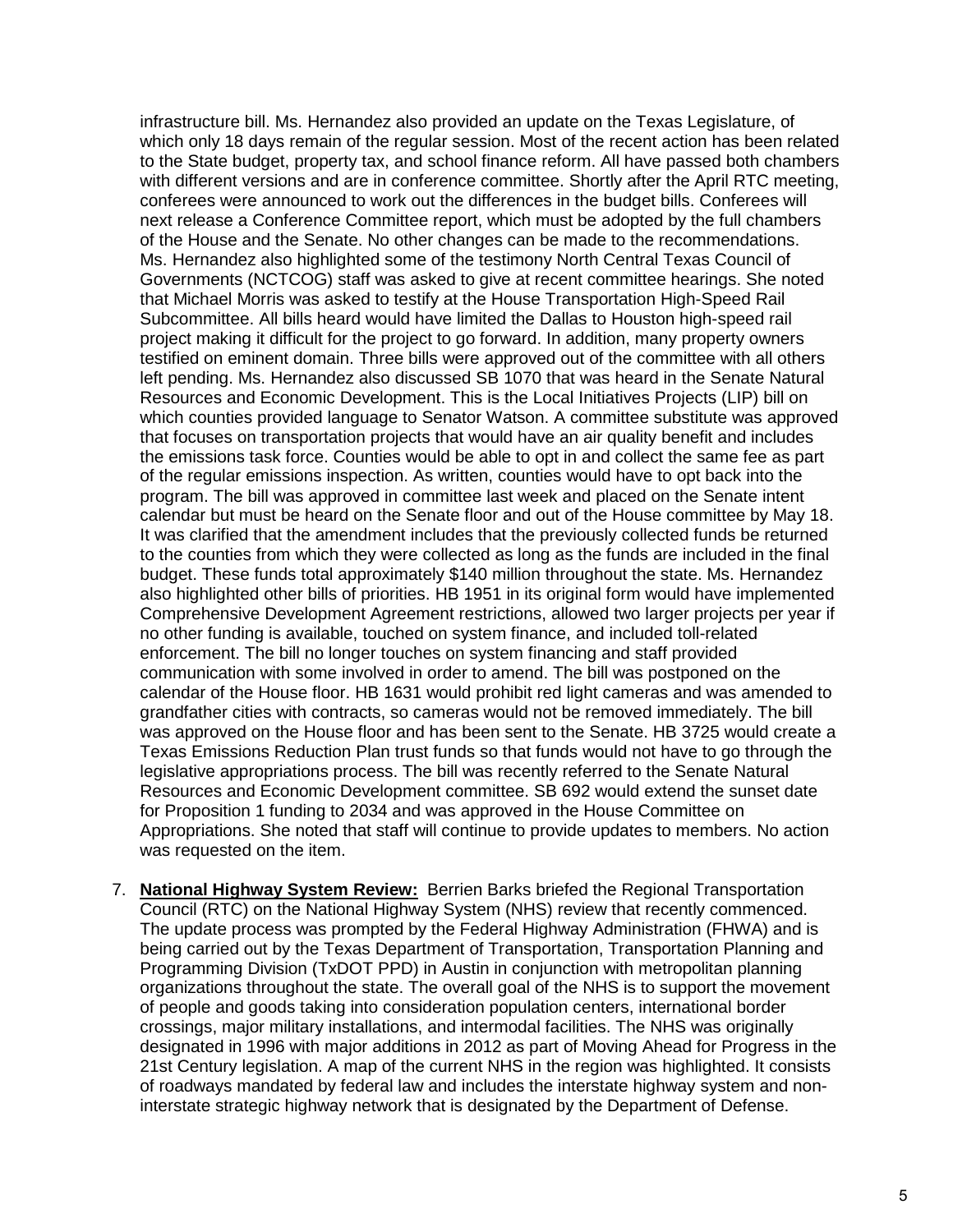Another important component includes TxDOT on- and off-system arterials designated in coordination with local transportation officials. Mr. Barks noted that through this review, North Central Texas Council of Governments (NCTCOG) staff's recommendation is to keep much of the NHS intact, and the review will not include removal of any facilities from the system. However, NCTCOG plans to submit recommendations to add facilities to supplement those currently included in the system. He also noted that performance targets must be tracked for the entire NHS system including pavement and bridge condition, safety, congestion, and travel time reliability. NCTCOG also addresses off-system NHS pavement conditions which it feels as though it can address through this process. In addition, NHS projects must adhere to FHWA-approved design standards. An overview of the partner agency NHS review process was highlighted. In February 2019, TxDOT TPP met with NCTCOG and TxDOT district staffs and provided a list of suggested NHS modifications for evaluation. Currently, NCTCOG and TxDOT district staffs are reviewing the suggested modifications using FWA criteria as well as internal criteria. During this time, NCTCOG staff have also asked for local government concurrence through workshops. Once completed, NCTCOG staff will provide coordinated, suggested modifications to the NHS to TxDOT PPD who will review suggested modifications and submit the information to FHWA for review and approval. A timeline for the effort was reviewed, which will conclude with a request for action on the proposed modifications in October by the Regional Transportation Council.

8. **2021-2024 Transportation Improvement Program Development:** Brian Dell provided an overview of development efforts for the 2021-2024 Transportation Improvement Program (TIP). The TIP is the region's federal and State mandated inventory of projects funded with various local, regional, federal, and State sources and covers four years of available funding. The document is redeveloped every two years, modified on a quarterly basis, and must be consistent with the region's Metropolitan Transportation Plan. Development of the new TIP begins with a review of all existing projects and additional locally funded projects with implementing agencies. North Central Texas Council of Governments (NCTCOG) staff will solicit necessary revisions to project scopes, schedules, and funding. Staff will then develop revised project listings that will be financially constrained against the available estimated revenue in the latest Unified Transportation Program. A Mobility Plan and air quality review will then be conducted, with the information then presented for public review and comment and brought back to the Regional Transportation Council (RTC). Emphasis areas during project discussion with implementing agencies will focus on projects that are on the Milestone Policy list, Federal Highway Administration (FHWA) Inactive List, and FHWA Preliminary Engineering Audit list and will also include projects that are funded through the Transportation Alternatives Program or Transportation Alternatives Set-Aside Program. Projects requested to be placed in the first year of the TIP (FY2021) will receive additional scrutiny. Finally, during this process, staff will be looking to close out projects funded with Regional Toll Revenue funds. A timeline for this effort was highlighted. Meetings with implementing agencies will begin in the next few months and continue through the summer. Action is anticipated on the final list of projects by the RTC in May 2020. Upon approval, the final listing will be submitted to the Texas Department of Transportation for inclusion in the Statewide Transportation Improvement Program and to federal partners in late summer/early fall 2020. Members were encouraged to prepare the appropriate staff for upcoming meetings to ensure that the information provided is accurate and current. This includes schedule information and status reports by phase for each project, as well as cost information and the status of agreements. Details on the 2021-2024 TIP development process, timeline, and focus areas were provided in Electronic Item 8.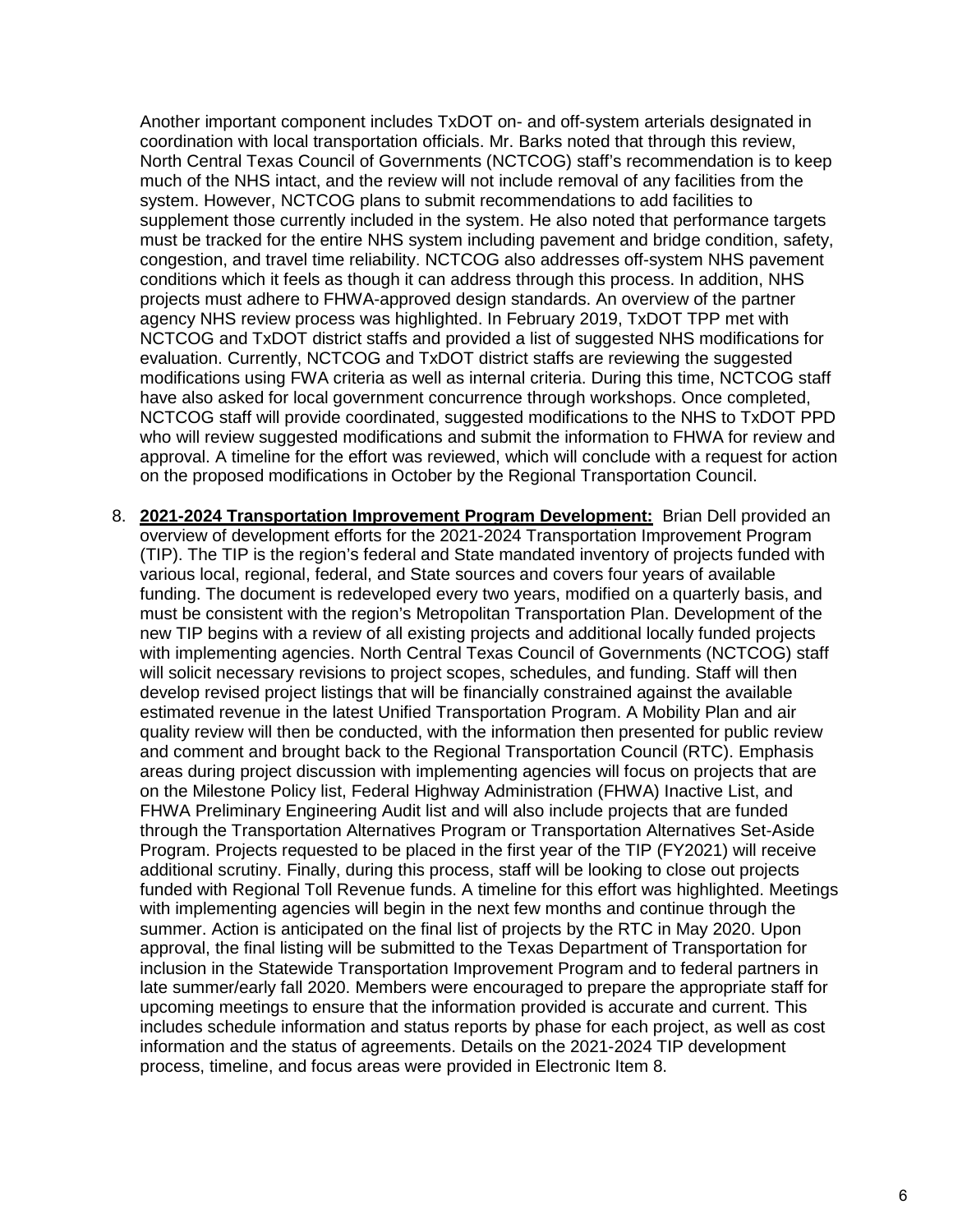9. **Transit Studies Stakeholder Meeting:** Shannon Stevenson presented upcoming transit studies approved by the Regional Transportation Council (RTC) last year. The North Central Texas Council of Governments (NCTCOG) received several requests for assistance with developing a comprehensive approach to planning and implementing transit services outside of transit authority service areas in Collin, Dallas, and Tarrant Counites. The RTC approved \$2 million for the studies and NCTCOG is seeking stakeholder input on development of the procurements. Maps were referenced for each of the study areas and reflected cities within and outside of the transportation authority service areas. Transportation Management Associations (TMA) were also noted. For Collin County, the Cities of Frisco, McKinney, Allen, Plano, Richardson, and Wylie requested planning assistance with the study focused on short and long-range options. The Dallas County transit study request was received from the Best Southwest partners of Lancaster, Cedar Hill, DeSoto, and Duncanville. This transit study will also focus on short- and near-term solutions. In Tarrant County, the Tarrant County Mayors Council requested service for all cities outside of the Trinity Metro service area. The Cities of Forest Hill, Everman, and Crowley are areas where pilot studies are being conducted as part of funding approved last year. The study will focus on short- and near-term solutions. Ms. Stevenson noted that the City of Fort Worth is also conducting a transit review in which NCTCOG staff are currently engaged. Elements to be included in the studies are universal across all three areas with the exception of Dallas County who requested consideration of the movement of goods in addition to people. Details were provided in Electronic Item 9. The tentative schedule for the effort was highlighted. Stakeholder meetings in Collin County will begin later in May. Dallas County meetings will be scheduled in June and Tarrant County meetings in July. NCTCOG staff have begun engaging technical staff on the development of the scope and will also engage elected officials. Additional information is available at [www.nctcog.org/transitstudies.](http://www.nctcog.org/transitstudies) Michael Morris added that NCTCOG is ready to begin the detailed planning efforts of the Frisco rail line that extends from the Trinity Railway Express to the Cotton Belt and north to Frisco. As part of that process, staff will engage the Denton County Transportation Authority on efforts to extend its rail line to the Cotton Belt corridor. There may be some economies of scale to advance the Collin County study. Staff will also consider a people-mover system in west Plano connecting larger employers. As the McKinney study proceeds, staff would like to engage Dallas Area Rapid Transit regarding extending the right-of-way it owns towards McKinney and to determine the early, middle, and long-term use of the corridor. He noted that after the end of the legislative session, NCTCOG may bring back the transportation authorities to discuss how to solve the associated institutional barriers. Roy Brooks discussed the three transit pilot projects in Tarrant County and thanked the RTC for funding the projects. Sue S. Bauman discussed the stakeholder meetings and asked where the meetings would be held and if notifications will be sent. Staff noted that Collin County stakeholders' meetings were scheduled at the NCTCOG offices. Notifications have been sent to Surface Transportation Technical Committee members and can also be provided to the RTC. Ms. Bauman indicated she would like to receive the notifications. She also noted that some areas inside the transportation authority service areas on the maps also were included in the studies such as Plano and Fort Worth. Staff noted that the request in Tarrant County was from the Tarrant County Mayors Council who represents all cities in Tarrant County. Plano was an original signatory to the study request in Collin County. Mr. Morris noted that part of the institutional barrier in the past is the interface between the areas within and outside the transportation authority service areas and options to move forward without alienating members. He added that efforts were initiated beginning with the technical committee in order to better understand the cumulative requests prior to discussion with the policy board members. Ms. Bauman stated no preference for the order of meetings but noted that breaking down the institutional barriers requires policy board members.